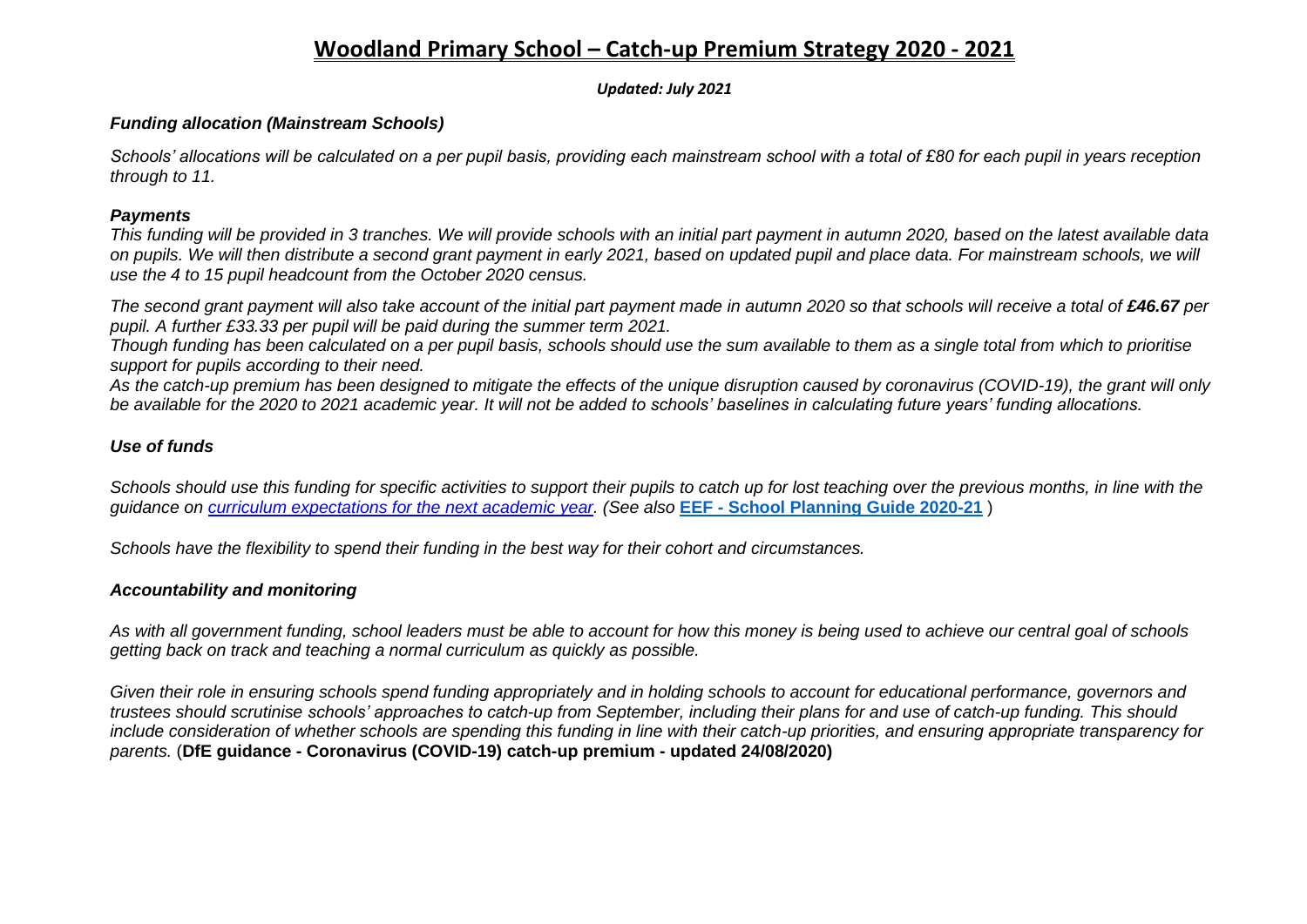## **School Overview**

| Number of pupils in school $YA - Y6$              | 31                                     |
|---------------------------------------------------|----------------------------------------|
| Proportion of disadvantaged                       | 6%                                     |
| Catch-up Premium allocation (No. of pupils x £80) | £2480                                  |
| <b>Publish Date</b>                               | Sept 2020                              |
| <b>Review Dates</b>                               | Dec 2020 /<br>April2021 / June<br>2021 |
| Statement created by                              | Clare Carr                             |
| Governor Lead                                     | Celia Dixon                            |

## **Context of the school and rationale for the strategy**

The school's catchment has high levels of disadvantage. Approximately 90% of pupils engaged with home learning during the Covid-19 lockdown, although this was variable over time. Following the wider reopening 100% of children in eligible year groups and children of key workers attended school from 15<sup>th</sup> June. 100% entitled disadvantaged pupils attended school during the summer. Attendance since the beginning of September when schools fully reopened has been high (96.69% autumn term and 96.45% spring term). Teachers are currently undertaking assessments as children return to school in order to ascertain current levels of knowledge and understanding.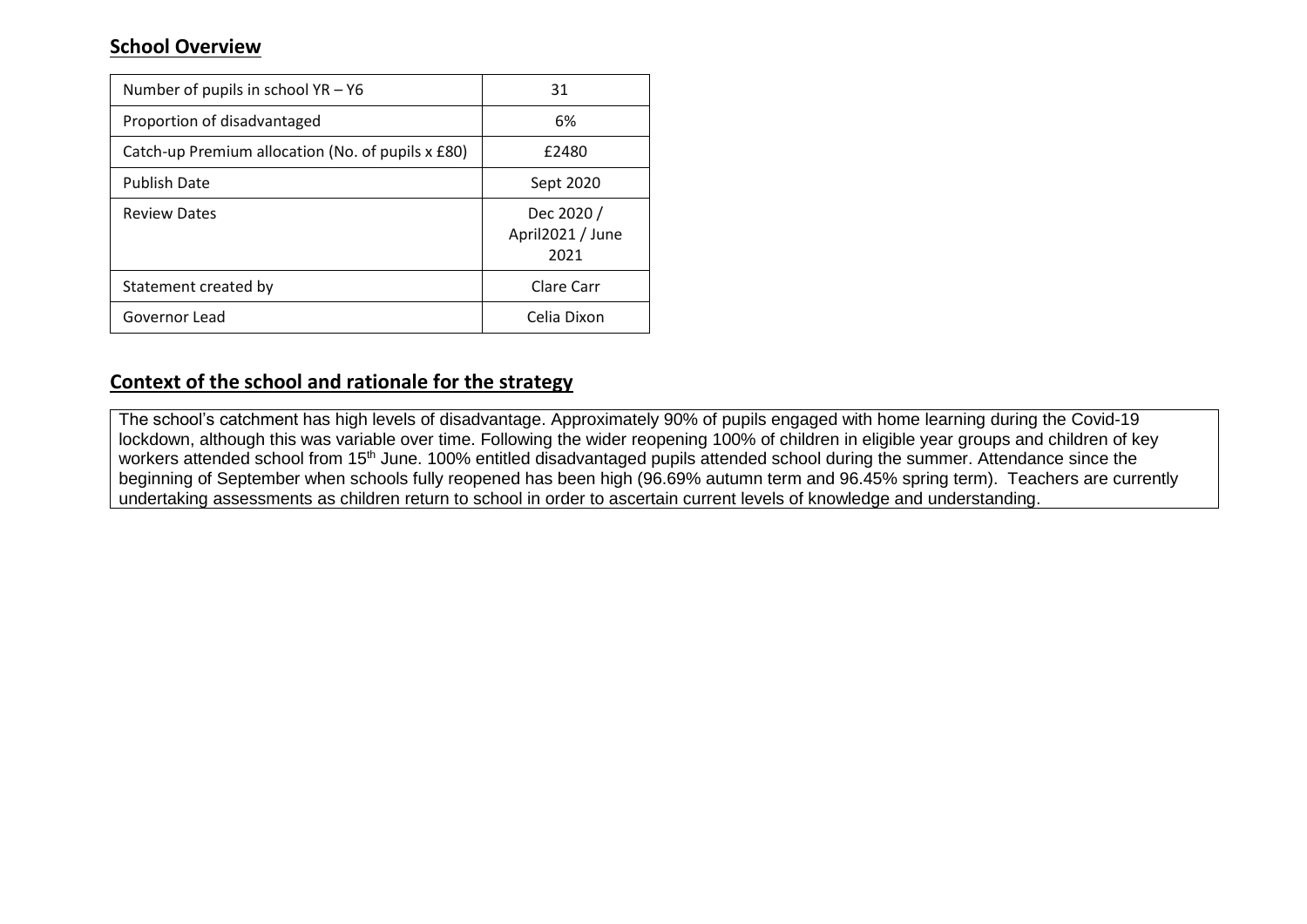## **Barriers to future attainment**

|                               |              | <b>Barrier</b>                                                                                                                                                                                                                                                                     | <b>Desired outcome</b>                                                                                                                                                                             |  |  |  |  |
|-------------------------------|--------------|------------------------------------------------------------------------------------------------------------------------------------------------------------------------------------------------------------------------------------------------------------------------------------|----------------------------------------------------------------------------------------------------------------------------------------------------------------------------------------------------|--|--|--|--|
|                               | $\mathbf{A}$ | Staff develop a greater understanding of children's emotional<br>wellbeing and mental health needs.                                                                                                                                                                                | Staff develop strategies to further support children with emotional<br>wellbeing and mental health needs. Ongoing support through whole class                                                      |  |  |  |  |
|                               |              |                                                                                                                                                                                                                                                                                    | and small group work.                                                                                                                                                                              |  |  |  |  |
| priorities<br><b>Teaching</b> | B            | Home learning requires further refinement and development<br>in order to improve access to learning at home for all pupils.                                                                                                                                                        | A strong remote learning offer is in place. All staff are trained further in its<br>use. Children have sessions delivered online to ensure they are confident in<br>accessing the remote learning. |  |  |  |  |
|                               | $\mathsf{C}$ | Although online learning materials provided for Reading<br>during the summer term were accessed by the majority of<br>pupils, baseline assessments indicate some learning loss and<br>gaps in knowledge. This has resulted in some pupils in each<br>class working well below ARE. | Pupils make accelerated progress in reading from their starting points at the<br>beginning of the Autumn term.                                                                                     |  |  |  |  |
| academic                      | D            | Some pupils had limited access to maths materials/teaching<br>during the summer term and therefore, their maths<br>attainment is lower than expected in terms of ARE.                                                                                                              | Mathematical skills are much improved and rapid progress is demonstrated<br>from their Autumn starting points.                                                                                     |  |  |  |  |
| <b>Targeted</b><br>support    | E            | Some children did not access much home learning and as a<br>result are working below ARE in writing.                                                                                                                                                                               | Pupils make rapid progress from their starting points at the beginning of the<br>Autumn term.                                                                                                      |  |  |  |  |
| Strategies<br>Wider           | F            | A small minority of pupils are struggling to settle back into<br>class and school routines and have a limited attention span<br>linked to difficulties experienced due to COVID 19 and lack of<br>structured learning experiences since March 2020.                                | All pupils are able to focus on their learning during lessons. Behaviour<br>incidents are minimal.                                                                                                 |  |  |  |  |

# **Teaching priorities for current academic year i.e. Professional development, recruitment and retention, support for early career teachers**

| <b>Barrier</b> | <b>Action</b>                                                                         | <b>Desired outcome</b>                                                                                                                                                   | Evidence source                                                                                                                   | Cost | <b>Baseline data</b>                                          | <b>Person</b><br>responsible | Impact/evaluation<br>autumn, spring,                                                                                                                                 |
|----------------|---------------------------------------------------------------------------------------|--------------------------------------------------------------------------------------------------------------------------------------------------------------------------|-----------------------------------------------------------------------------------------------------------------------------------|------|---------------------------------------------------------------|------------------------------|----------------------------------------------------------------------------------------------------------------------------------------------------------------------|
|                |                                                                                       |                                                                                                                                                                          |                                                                                                                                   |      |                                                               |                              | summer)                                                                                                                                                              |
| A              | All staff to review<br>emotional and mental well-<br>being strategies for<br>schools. | All staff are equipped for<br>early recognition of<br>children's mental health<br>needs.<br>The profile of PSHE is<br>raised throughout school<br>and lessons are taking | The well-being<br>programme shown<br>to improve pupils'<br>engagement<br>resulting in<br>accelerated<br>progress and<br>increased |      | <b>Determined</b><br>from pupil<br>surveys /<br>conversations | <b>SENDCO</b>                | Autumn term<br>Impact evaluated<br>during and the end of<br><b>Spring &amp; Summer</b><br>term.<br><b>Spring Term</b><br>Children had further<br>disruption to their |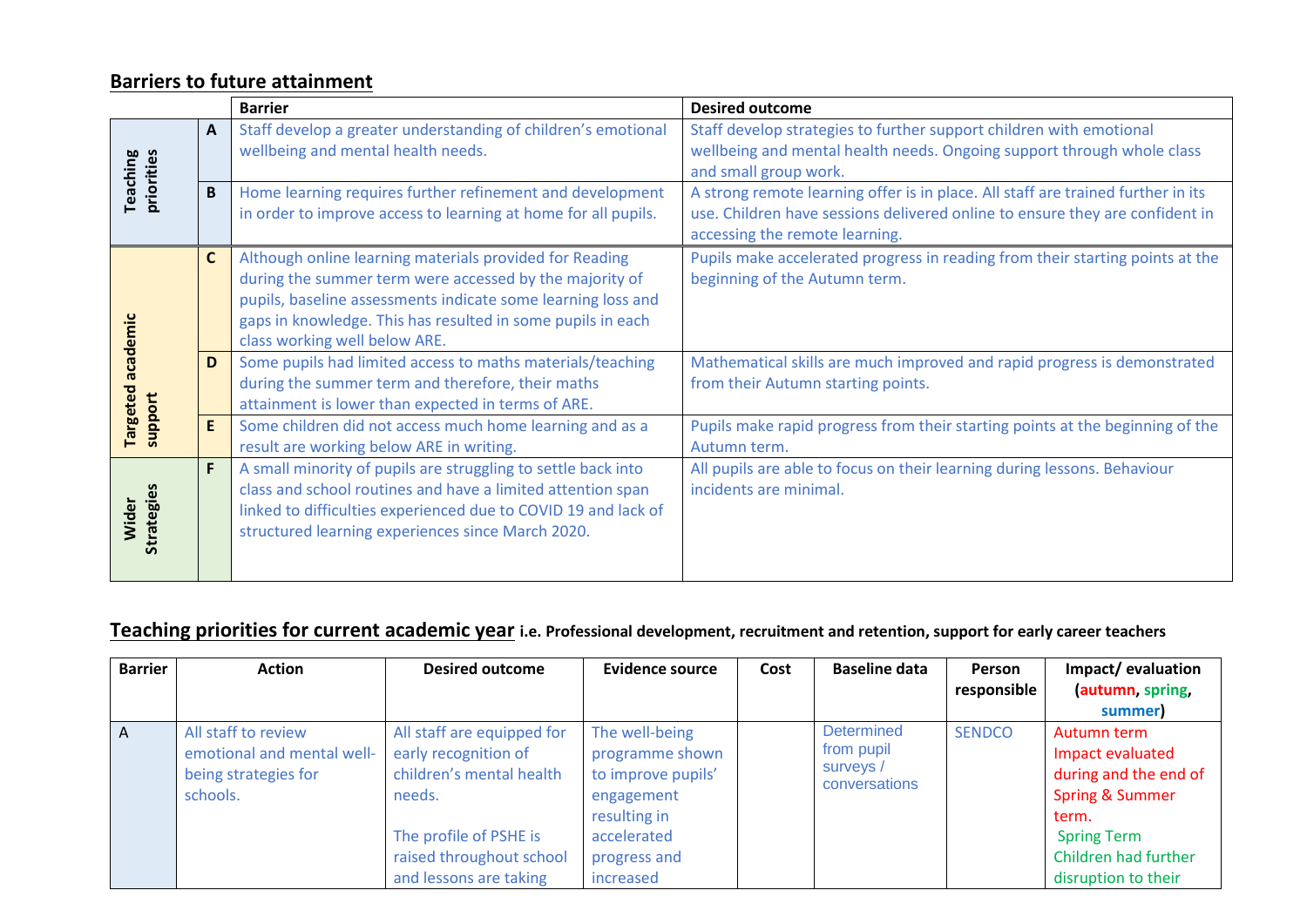|          |                                                                                                                                                                                                                                                                                                                                                                                                 | place on a daily/ weekly<br>basis which support he<br>mental health needs of all<br>pupils.<br>An increase in pupils',<br>parents and staff<br>wellbeing.                                                                                                                                            | wellbeing / settled<br>children.                                                                                                                                                                                         |      |                                                                                                                                      |                           | learning. In addition to<br>remote teaching<br>sessions, remote<br>wellbeing social<br>sessions were<br>provided where need<br>was identified.<br>Further recovery<br>curriculum work<br>completed and<br>emotional resilience<br>and wellbeing<br>addressed throughout<br>the curriculum.            |
|----------|-------------------------------------------------------------------------------------------------------------------------------------------------------------------------------------------------------------------------------------------------------------------------------------------------------------------------------------------------------------------------------------------------|------------------------------------------------------------------------------------------------------------------------------------------------------------------------------------------------------------------------------------------------------------------------------------------------------|--------------------------------------------------------------------------------------------------------------------------------------------------------------------------------------------------------------------------|------|--------------------------------------------------------------------------------------------------------------------------------------|---------------------------|-------------------------------------------------------------------------------------------------------------------------------------------------------------------------------------------------------------------------------------------------------------------------------------------------------|
| $\pmb B$ | CPD provided for staff on<br>the increased effective use<br>of Teams and Class Dojos<br>as the school's online<br>platforms.<br>Children are further trained<br>in its use - particularly in<br>independent learning<br>strategies, self-regulation<br>and online safety.<br>Parents/carers are made<br>aware of the platform and<br>how it can support home<br>learning and work in<br>school. | The platform is in place<br>and staff, pupils and<br>parents are able to use it<br>effectively.<br>Homework is completed<br>using this platform.<br><b>Home Learning Guide EEF</b><br><b>Home learning</b><br>(homework) and<br>communication with<br>parents is enhanced<br>(parent/ pupil surveys) | <b>Engagement with</b><br><b>Teams and Class</b><br>Dojo online<br>platform<br><b>Staff surveys</b><br><b>Pupil surveys</b><br><b>Effective parental</b><br>engagement<br>supports learning<br>Parental<br>questionnaire | £200 | <b>Determined</b><br>from baseline<br>assessments.<br>Engagement<br>levels with<br><b>Teams and Class</b><br>Dojo online<br>platform | All teaching<br>staff/SLT | <b>Termly</b><br>If/when home learning<br>is required due to self-<br>isolation of individual<br>pupils or local<br>lockdown.<br>Strategies utilised in<br>remote teaching<br>during lockdown. High<br>levels of engagement<br>in the online sessions.<br>Continued to be used<br>for bubble closure. |

# **Targeted academic support** i.e. Structured interventions, small group tuition, 1:1 support

| <b>Barrier</b> | <b>Action</b> | <b>Desired outcome</b> | <b>Evidence source</b> | Cost | <b>Baseline data</b> | Person                  | Impact/<br>' evaluation |
|----------------|---------------|------------------------|------------------------|------|----------------------|-------------------------|-------------------------|
|                |               |                        |                        |      |                      | $\cdots$<br>responsible | (autumn, spring,        |
|                |               |                        |                        |      |                      |                         | summer                  |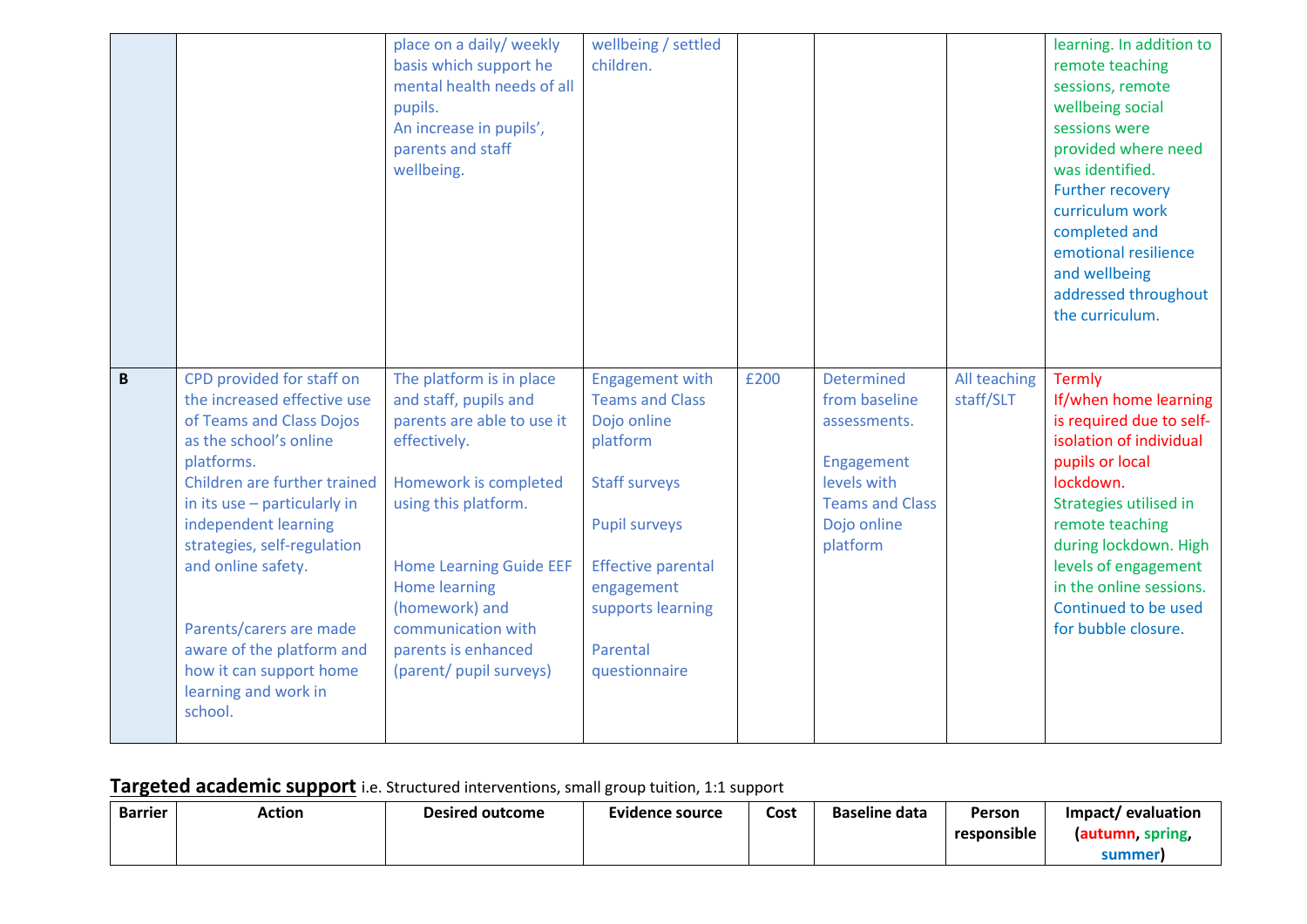| $\mathsf C$ | <b>Reading assessments</b><br>identify children in need of<br>support<br>10 min daily interventions<br>for all identified pupils -<br>basic skills/phonics/reading | Progress is accelerated<br>termly to ensure pupils<br>are able to access age<br>appropriate learning<br>materials.<br>The gap will be closed<br>between those children<br>at ARE and above and<br>those lower attainting<br>pupils.<br>A culture of reading for<br>pleasure will be<br>developed throughout<br>the school. | <b>Education</b><br><b>Endowment Fund</b><br><b>Teaching and</b><br><b>Learning Toolkit:</b><br><b>Small Group Tuition</b><br>$(+4)$<br>Feedback (+8)<br><b>Reading</b><br>Comprehension<br>Strategies (+6) | <b>TA</b><br>costs<br>£750 | <b>Determined</b><br>from baseline<br>assessments<br>made at the<br>start of the<br>autumn term | English<br>Leader      | <b>Termly</b><br>Ongoing at the end of<br>each intervention<br>session<br>All children have made<br>some or expected<br>progress from starting<br>points autumn 2020.<br>Summer term saw<br>more children achieve<br>expected progress.<br><b>Interventions</b><br>delivered in person<br>rather than remotely. |
|-------------|--------------------------------------------------------------------------------------------------------------------------------------------------------------------|----------------------------------------------------------------------------------------------------------------------------------------------------------------------------------------------------------------------------------------------------------------------------------------------------------------------------|-------------------------------------------------------------------------------------------------------------------------------------------------------------------------------------------------------------|----------------------------|-------------------------------------------------------------------------------------------------|------------------------|-----------------------------------------------------------------------------------------------------------------------------------------------------------------------------------------------------------------------------------------------------------------------------------------------------------------|
| $\mathsf D$ | Small group and 1:1 Maths<br>Intervention with identified<br>pupils.<br><b>Baseline data from maths</b><br>assessment tests.                                       | Maths results to improve<br>and demonstrate gaps<br>closing.                                                                                                                                                                                                                                                               | Education<br><b>Endowment Fund</b><br><b>Teaching and</b><br><b>Learning Toolkit:</b><br>Feedback (+8)<br>1:1 Tuition $(+5)$<br><b>Teaching Assistants</b><br>$(+1)$                                        | <b>TA</b><br>costs<br>£750 | <b>Determined</b><br>from baseline<br>assessments<br>made at the<br>start of the<br>autumn term | <b>Maths</b><br>leader | <b>Termly</b><br>Ongoing at the end of<br>each intervention<br>session<br>All children have made<br>some or expected<br>progress from starting<br>points autumn 2020.<br>Summer term saw<br>more children achieve<br>expected progress.<br><b>Interventions</b><br>delivered in person<br>rather than remotely. |
| E           | Pupils' basic writing skills<br>are further improved<br>through regular practice<br>Pupils' spelling improves<br>through daily practice                            | Children make good<br>progress from their<br>starting points                                                                                                                                                                                                                                                               | Education<br><b>Endowment Fund</b><br><b>Teaching and</b><br><b>Learning Toolkit:</b><br><b>Small Group Tuition</b><br>$(+4)$                                                                               | <b>TA</b><br>time<br>£390  | <b>Determined</b><br>from baseline<br>assessments<br>made at the<br>start of the<br>autumn term | <b>English</b><br>Lead | <b>Termly</b><br>Ongoing at the end of<br>each intervention<br>session<br>All children have made<br>some or expected<br>progress from starting<br>points autumn 2020.                                                                                                                                           |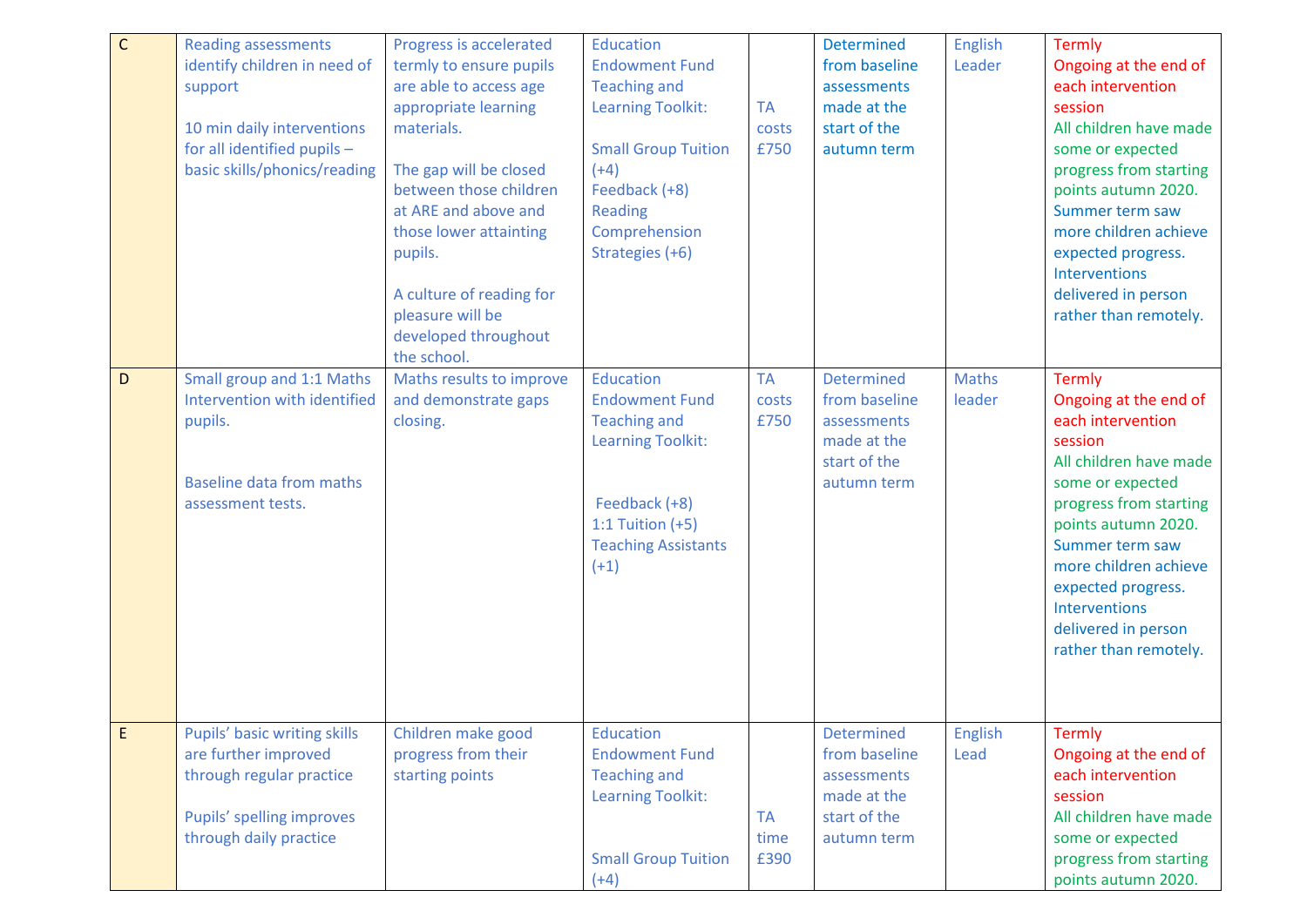| Children have targeted<br>support across the<br>curriculum to write<br>sustained pieces. | Feedback (+8) |  | Summer term saw<br>more children achieve<br>expected progress.<br>Interventions<br>delivered in person<br>rather than remotely. |
|------------------------------------------------------------------------------------------|---------------|--|---------------------------------------------------------------------------------------------------------------------------------|
|                                                                                          |               |  |                                                                                                                                 |

## **Wider strategies** i.e. Behaviour approaches, recommendations made in "Safe, Happy, Settled".

| <b>Barrier</b> | <b>Action</b>                                                                                                                                                                        | <b>Desired outcome</b>                                                          | Evidence source                                                                                                              | Cost                      | <b>Baseline data</b>                            | <b>Person</b><br>responsible | Impact/evaluation<br>(autumn, spring,                                                                                                               |
|----------------|--------------------------------------------------------------------------------------------------------------------------------------------------------------------------------------|---------------------------------------------------------------------------------|------------------------------------------------------------------------------------------------------------------------------|---------------------------|-------------------------------------------------|------------------------------|-----------------------------------------------------------------------------------------------------------------------------------------------------|
|                |                                                                                                                                                                                      |                                                                                 |                                                                                                                              |                           |                                                 |                              | summer)                                                                                                                                             |
| $\mathsf F$    | Wellbeing and related<br>resources planned for,<br>implemented and<br>evaluated across the<br>school via PHSCE and RSE<br>teaching and mental<br>health leads' support to<br>pupils. | Positive impact on<br><b>identified SEMH</b><br>pupils' emotional<br>wellbeing. | <b>Education Endowment</b><br><b>Fund Teaching and</b><br>Learning Toolkit:                                                  | <b>TA</b><br>time<br>£390 | <b>Behaviour</b><br>incidents log               | <b>SENCO</b>                 | Autumn term<br>Children settled well<br>into routines.<br>Additional support for<br>children to return to<br>full time schooling<br>where required. |
|                | Small group and 1:1<br>wellbeing support /<br>Intervention with<br>identified pupils.                                                                                                |                                                                                 | <b>Behaviour Interventions</b><br>$(+3)$<br><b>Social and Emotional</b><br>Learning $(+4)$<br><b>Metacognition and Self-</b> |                           | Staff and pupils'<br>views entry /<br>exit data |                              | Additional support for<br>children to return to<br>full time schooling<br>where required.                                                           |
|                |                                                                                                                                                                                      |                                                                                 | Regulation (+7)                                                                                                              |                           |                                                 |                              | Children returned to<br>school positively and<br>attendance was<br>encouraged and<br>supported where<br>there were issues.                          |

**Governance – monitoring the effectiveness of the Strategy**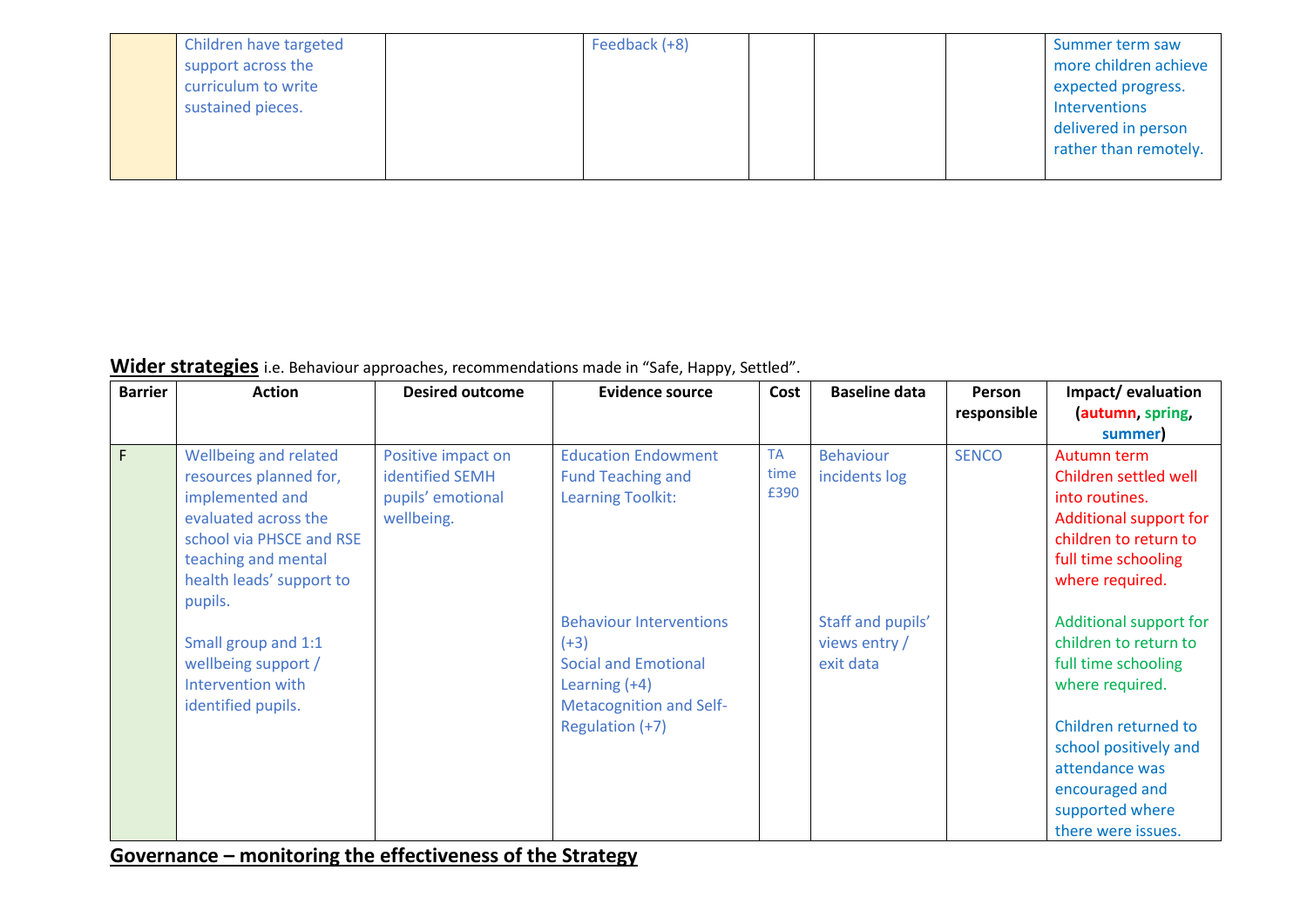|                                | <b>Governors involved:</b><br>Chair of Governors, Vice Chair of Governors and Head Teacher |           |                    |                                                                                                          |           |                  |                                                                                                                                                        |  |  |  |
|--------------------------------|--------------------------------------------------------------------------------------------|-----------|--------------------|----------------------------------------------------------------------------------------------------------|-----------|------------------|--------------------------------------------------------------------------------------------------------------------------------------------------------|--|--|--|
|                                |                                                                                            |           |                    |                                                                                                          |           |                  |                                                                                                                                                        |  |  |  |
| <b>Committee meeting dates</b> |                                                                                            |           |                    |                                                                                                          |           |                  |                                                                                                                                                        |  |  |  |
| Autumn:                        | October 2020                                                                               |           | Spring: March 2021 |                                                                                                          |           | Summer: May 2021 |                                                                                                                                                        |  |  |  |
| <b>Autumn summary</b>          |                                                                                            |           |                    |                                                                                                          |           |                  |                                                                                                                                                        |  |  |  |
|                                |                                                                                            |           |                    |                                                                                                          |           |                  | The Governors questioned how the interventions were progressing and the impact on the children's progress. The interventions have shown some very good |  |  |  |
|                                |                                                                                            |           |                    | progress in reading throughout the school. However writing still remains a target throughout the school. |           |                  |                                                                                                                                                        |  |  |  |
|                                | Bubble closures impacted on learning.                                                      |           |                    |                                                                                                          |           |                  |                                                                                                                                                        |  |  |  |
| <b>Reading</b>                 | Y1                                                                                         | <b>Y2</b> | <b>Y3</b>          | <b>Y4</b>                                                                                                | <b>Y5</b> | <b>Y6</b>        |                                                                                                                                                        |  |  |  |
| Expected                       | 100%                                                                                       | 50%       | $\%$               | 75%                                                                                                      | 60%       | 100%             |                                                                                                                                                        |  |  |  |
| progress                       |                                                                                            |           |                    |                                                                                                          |           |                  |                                                                                                                                                        |  |  |  |
| Some                           |                                                                                            | 50%       | 100%               | 25%                                                                                                      | 40%       |                  |                                                                                                                                                        |  |  |  |
|                                |                                                                                            |           |                    |                                                                                                          |           |                  |                                                                                                                                                        |  |  |  |
| progress                       |                                                                                            |           |                    |                                                                                                          |           |                  |                                                                                                                                                        |  |  |  |
| <b>Writing</b>                 | Y1                                                                                         | Y2        | <b>Y3</b>          | <b>Y4</b>                                                                                                | <b>Y5</b> | <b>Y6</b>        |                                                                                                                                                        |  |  |  |
| Expected                       | 50%                                                                                        | 100%      | $\%$               | 50%                                                                                                      | 100%      | 86%              |                                                                                                                                                        |  |  |  |
| progress                       |                                                                                            |           |                    |                                                                                                          |           |                  |                                                                                                                                                        |  |  |  |
| Some                           | 50%                                                                                        |           | 50%                | 25%                                                                                                      | $\%$      | 14%              |                                                                                                                                                        |  |  |  |
| progress                       |                                                                                            |           |                    |                                                                                                          |           |                  |                                                                                                                                                        |  |  |  |
| <b>Maths</b>                   | Y1                                                                                         | Y2        | <b>Y3</b>          | <b>Y4</b>                                                                                                | Y5        | <b>Y6</b>        |                                                                                                                                                        |  |  |  |
| Expected                       | 100%                                                                                       |           | %                  | 25%                                                                                                      | 100%      | 86%              |                                                                                                                                                        |  |  |  |
| progress                       |                                                                                            |           |                    |                                                                                                          |           |                  |                                                                                                                                                        |  |  |  |
|                                |                                                                                            |           |                    |                                                                                                          |           |                  |                                                                                                                                                        |  |  |  |
| Some                           |                                                                                            | 100%      | 100%               | 75%                                                                                                      | $\%$      | $\%$             |                                                                                                                                                        |  |  |  |
| progress                       |                                                                                            |           |                    |                                                                                                          |           |                  |                                                                                                                                                        |  |  |  |
| <b>Spring summary</b>          |                                                                                            |           |                    |                                                                                                          |           |                  |                                                                                                                                                        |  |  |  |
|                                |                                                                                            |           |                    |                                                                                                          |           |                  |                                                                                                                                                        |  |  |  |

Lockdown January to March 10<sup>th</sup>. Good levels of engagement with home learning. High levels of attendance vulnerable children and children of key workers.

| Reading              | <b>Y1</b> | <u>Y2</u> | Y3  | Υ4  | Y5   | <b>Y6</b> |
|----------------------|-----------|-----------|-----|-----|------|-----------|
| Expected<br>progress | 100%      | 100%      | %   | 33% | 100% | 100%      |
| Some<br>progress     |           | %         | 86% | 66% |      |           |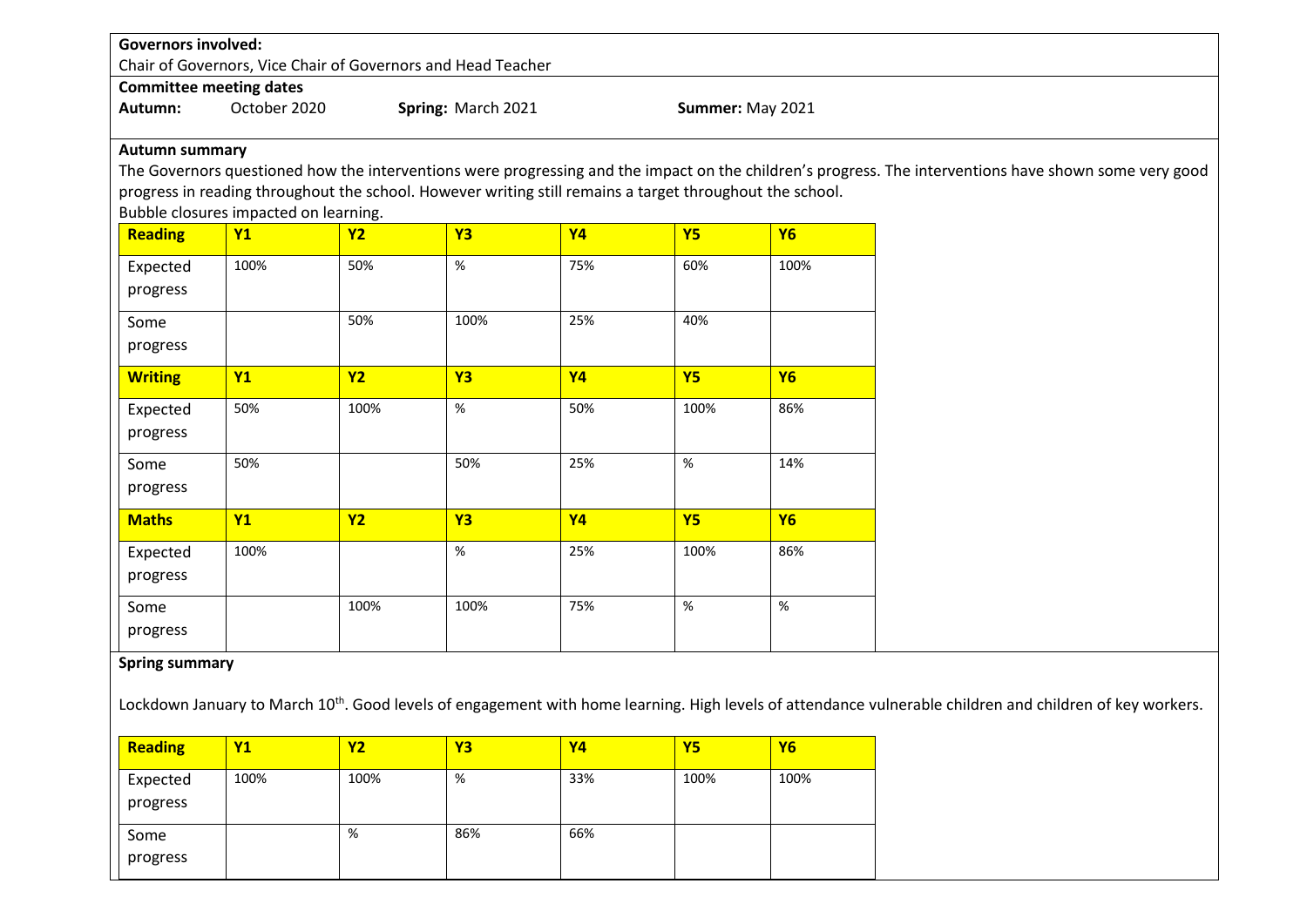| <b>Writing</b>       | <b>Y1</b> | <b>Y2</b> | <b>Y3</b> | <b>Y4</b> | <b>Y5</b> | <b>Y6</b> |
|----------------------|-----------|-----------|-----------|-----------|-----------|-----------|
| Expected<br>progress | 100%      | 100%      | $\%$      | 33%       | 80%       | 100%      |
| Some<br>progress     | %         |           | 57%       | 33%       | 20%       | %         |
|                      |           |           |           |           |           |           |
| <b>Maths</b>         | <b>Y1</b> | <b>Y2</b> | <b>Y3</b> | <b>Y4</b> | <b>Y5</b> | <b>Y6</b> |
| Expected<br>progress | 50%       | 100%      | %         | 33%       | %         | 28%       |

#### **Summer summary**

| <b>Reading</b>       | <b>Y1</b> | <b>Y2</b> | <b>Y3</b> | <b>Y4</b> | <b>Y5</b> | <b>Y6</b> |
|----------------------|-----------|-----------|-----------|-----------|-----------|-----------|
| Expected<br>progress | 100%      | 100%      | 57%       | 100%      | 80%       | 100%      |
| Some<br>progress     |           |           | 43%       | $\%$      | 20%       |           |
| <b>Writing</b>       | <b>Y1</b> | <b>Y2</b> | <b>Y3</b> | <b>Y4</b> | <b>Y5</b> | <b>Y6</b> |
| Expected<br>progress | 100%      | 100%      | 57%       | 66%       | 80%       | 100%      |
| Some<br>progress     |           |           | 43%       | 33%       | 20%       |           |
| <b>Maths</b>         | Y1        | <b>Y2</b> | <b>Y3</b> | <b>Y4</b> | <b>Y5</b> | <b>Y6</b> |
| Expected<br>progress | 100%      | 100%      | 71%       | 66%       | 20%       | 100%      |
| Some<br>progress     |           |           | 29%       | 33%       | 80%       |           |